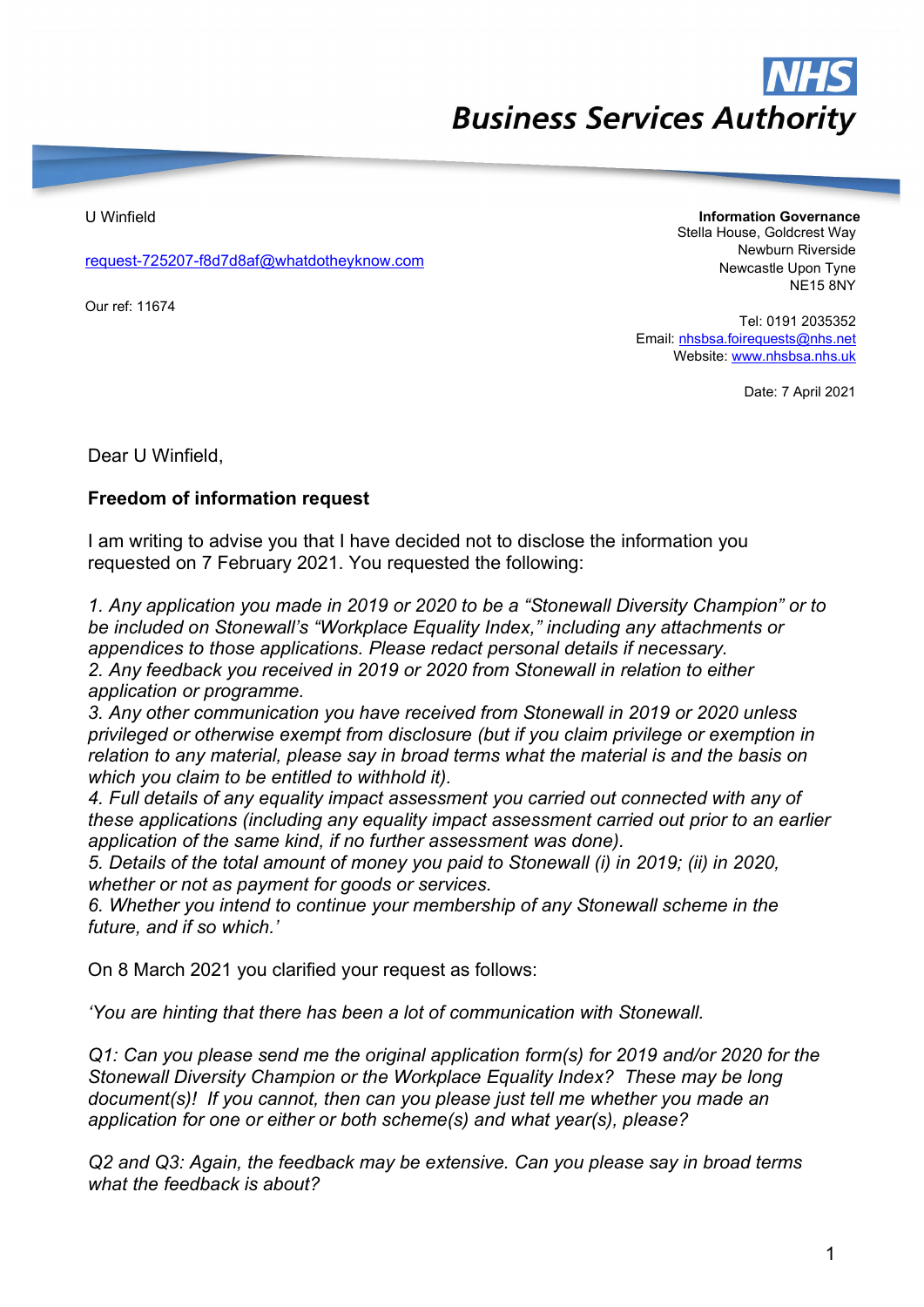You seem to have "condensed" Q2, Q3 and Q4 in my original FoI request. You have not copied Q2, Q3 and Q4 correctly from my request. Q3 is missing in your copy.

Q4: Did you carry out an Equality Impact Assessment for the application(s)?

Q6: I am interested in the two Stonewall schemes mentioned in Q1, please.'

The information you requested is being withheld as it falls under the exemption in section 14(1) the Freedom of Information Act.

Section 1(1) does not oblige a public authority to comply with a request for information if the request is Vexatious.

The reasons we are refusing to comply with your request are several, and are listed below;

- 1. During the course of handling of this request it has come to light that responses to FOI requests made by the campaign are being posted on social media with the sole intention of criticising any organisation which submits applications to Stonewall.
- 2. The request has been made as part of a wider campaign against Stonewall with the intention of discrediting and undermining them as a charitable organisation, whose role is to support people in the LGBT community and to help organisations promote and encourage diversity in the workplace.
- 3. The request could be characterised as a "fishing trip" as for the most part, the request doesn't describe the information it seeks to obtain. Rather it is formed in the broadest terms to determine what information may have been shared between the NHSBSA and Stonewall.
- 4. The request is not made in the spirit of FOI, which is enacted to promote and require transparency in relation to spending of public funds and in effective conduct of public services. The spirit of this request is to further a campaign against Stonewall and its partners/clients.
- 5. The value/purpose of the information is of little to no interest to the wider public, and the focus of the request is not on the information itself, given that the broad nature of the request demonstrates that you do not know what information you expect or, indeed, wish to receive.

For the reasons set out above, we consider this request to be unjustified and an improper use of formal procedure<sup>1</sup> namely using FOIA as a means to damage Stonewall, rather than its intended purpose as an information access regime which promotes transparency in the public sector in the public interest.

We would also value your feedback regarding the way in which your request was handled. You can provide us with direct feedback on our website at the following web link:

https://bit.ly/2MLil0N

<sup>1</sup> Lee v the Information Commissioner paragraph 69.